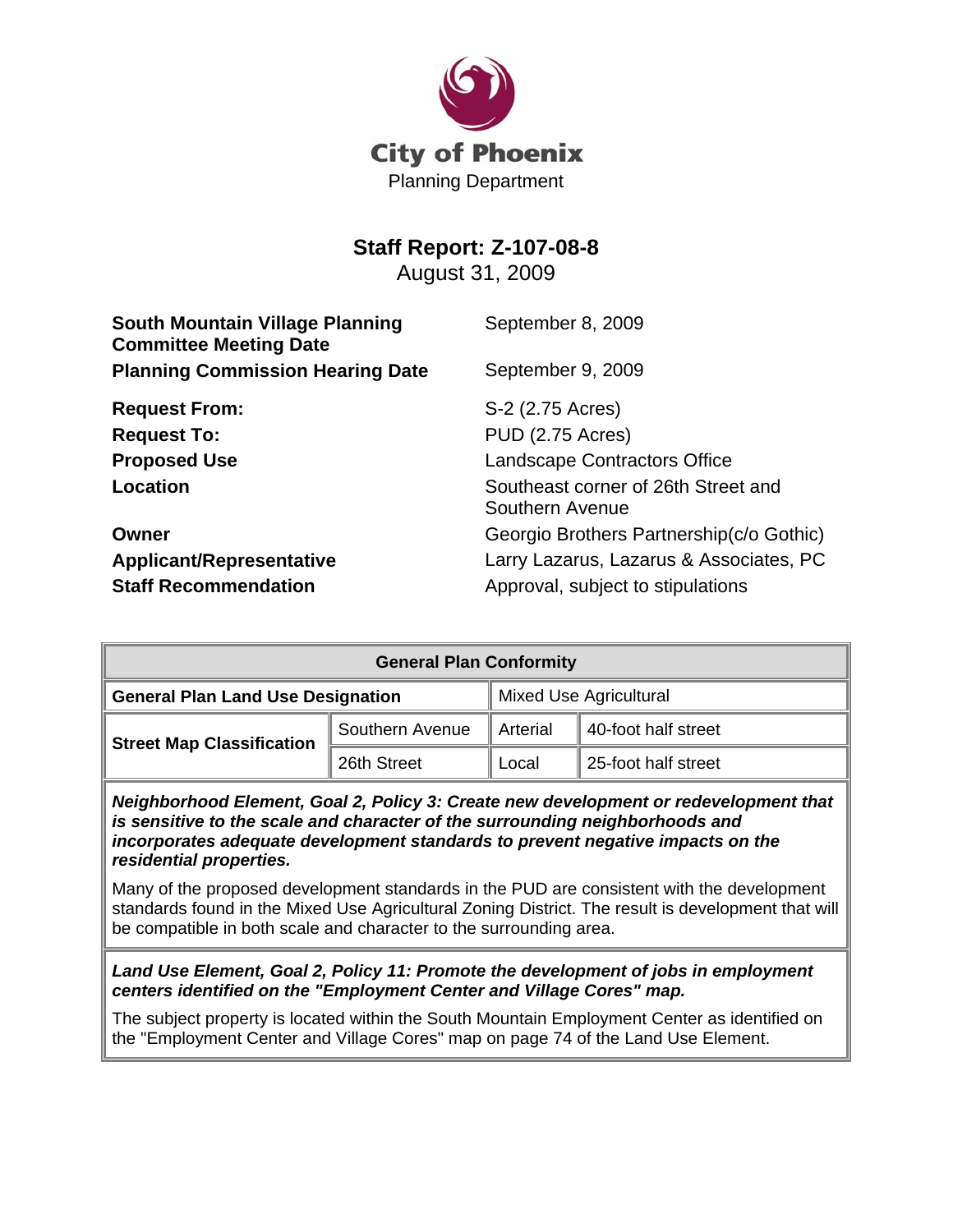#### **Area Plan**

## *BASELINE AREA MASTER PLAN AND BASELINE AREA OVERLAY DISTRICT*

See item # 3

| <b>Surrounding Land Uses/Zoning</b> |                                  |                   |
|-------------------------------------|----------------------------------|-------------------|
|                                     | <b>Land Use</b>                  | <b>Zoning</b>     |
| <b>On Site</b>                      | Vehicle storage                  | S-2 BAOD          |
| <b>North</b>                        | Single-family residential        | R <sub>1</sub> -6 |
| <b>South</b>                        | Single-family residential        | S-2 BAOD          |
| <b>East</b>                         | Nursery                          | S-2 BAOD          |
| <b>West</b>                         | Single-family residential/vacant | S-2 BAOD          |

#### **Background**

- 1. The subject property is owned by Gothic Landscape Incorporated and has been utilized as a vehicle storage and loading area since Gothic purchased the property in 1996. In 2008 Gothic was issued citations for operating a commercial use in a residential district, and for parking vehicles on a non-dust proofed surface. Rezoning the property from S-2 BAOD to PUD BAOD would permit the vehicle storage and staging area to continue operating as well as allow for the development of a landscape contractor's office.
- 2. This proposal was developed utilizing the PUD zoning district which allows an applicant to propose uses, development standards and design guidelines for the site. Use of the site for a combination of office, parking and warehouse uses would, at a minimum, require Commerce Park/General Commerce Park Zoning. The PUD has been utilized to restrict the types of uses permitted to only those associated with the landscape contractor's business and to develop landscaping standards that will screen and buffer the uses from the adjacent properties. The submitted PUD Narrative date stamped August 24, 2009 is attached to this report (Attachment C).
- 3. The property is located within the boundaries of the Baseline Area Master Plan (BAMP). The BAMP land use map designates the property as Mixed Use Agricultural (MUA). The BAMP provides design policies for commercial sites that fall within the MUA land use classification. These policies address signage, building setbacks, elimination of parking between the street and any structures, the clustering of buildings, and use of open fencing.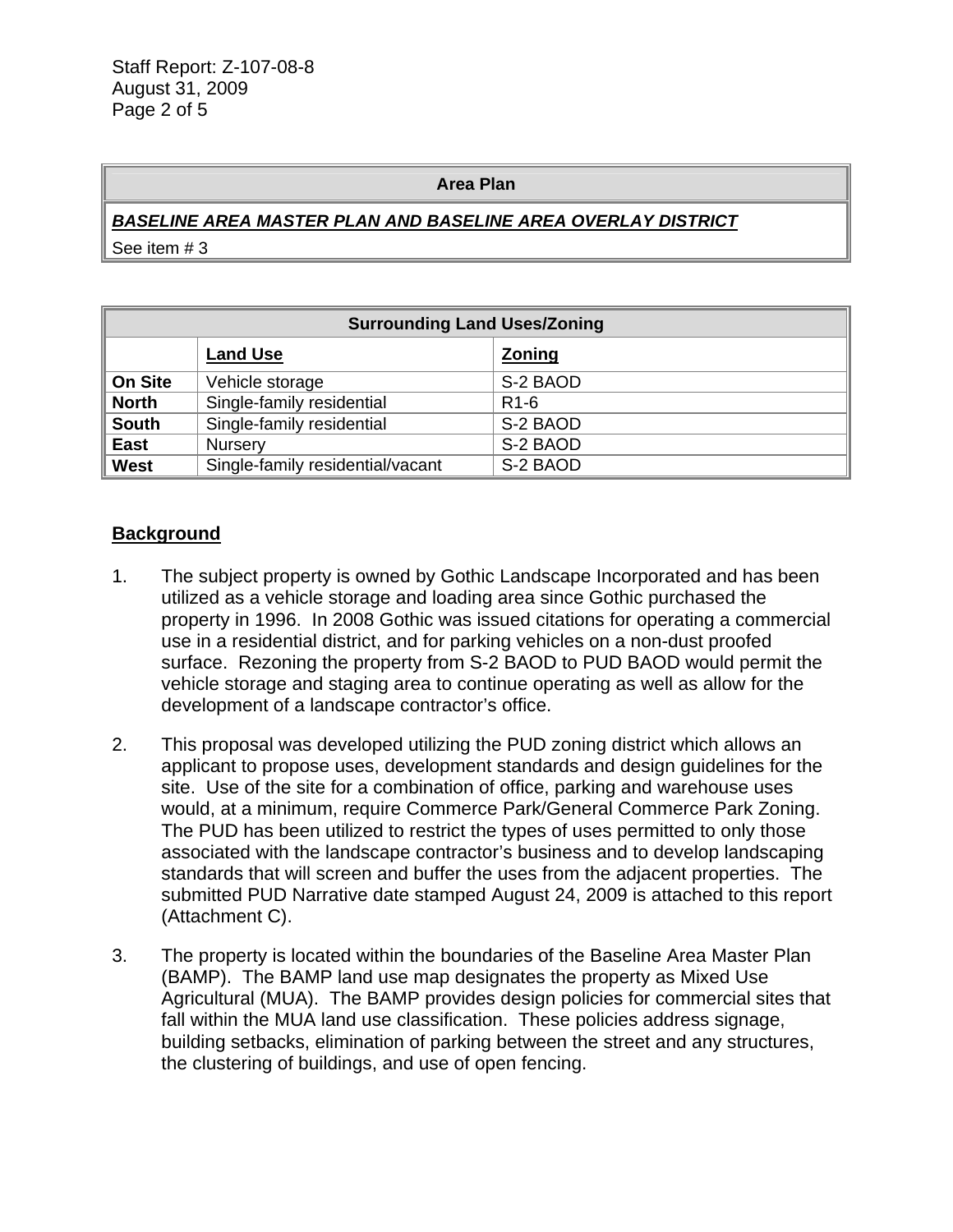Many of these design policies can also be found as development standards in the MUA Zoning District. However, the MUA Zoning District does not permit the uses proposed by the applicant so the MUA Zoning District is not a viable option for rezoning. In order to be generally consistent with the MUA character envisioned for the site, the proposal has met or exceeded a majority of the MUA Zoning District standards. Additional discussion of the proposed development standards in the PUD in comparison to the MUA development can be found later in this report.

4. The property is also located within the boundaries of the Baseline Area Overlay District (BAOD). A majority of the provisions of the BAOD relate to new residential subdivisions and large scale commercial projects, but there are two provisions of the BAOD that apply to this project. The first applicable requirement is that walkways be provided between all buildings and between the buildings and the perimeter streets. Second, fifteen percent of surface parking lots, exclusive of the required perimeter landscaping and front setbacks, shall be landscaped and maintained. The submitted PUD narrative meets both of these standards.

### PUD NARRATIVE

- 5. *Permitted Uses (Pg. 9)*: The PUD proposes four primary uses and two accessory uses that are all associated with a landscape contractor business. Providing for such a limited number of uses will restrict the property from being used for anything other than a landscape contractor's facility.
- 6. *Land Use Plan (Exhibit 8)*: The PUD proposes specific locations on the site for all of the permitted uses. The office and warehouse facilities comprise the front of the project and are located behind the landscape setback off of Southern Avenue. The parking and staging area is located behind the office and warehouse facilities and the outdoor storage area is restricted to a 900 square foot space in the southeast corner of the property. The proposed layout of uses locates the vehicular parking areas behind the buildings which is consistent with the policy guidelines of the Baseline Area Master Plan and provisions of the MUA Zoning District.
- 7. *Development Standards (pgs 10*  22): The PUD proposes development standards that are based heavily on the development standards of the MUA Zoning District. The PUD meets or exceeds a majority of the MUA development standards. Exhibit 1 of the PUD Narrative provides a comparison table between the PUD proposed development standards and the MUA development standards.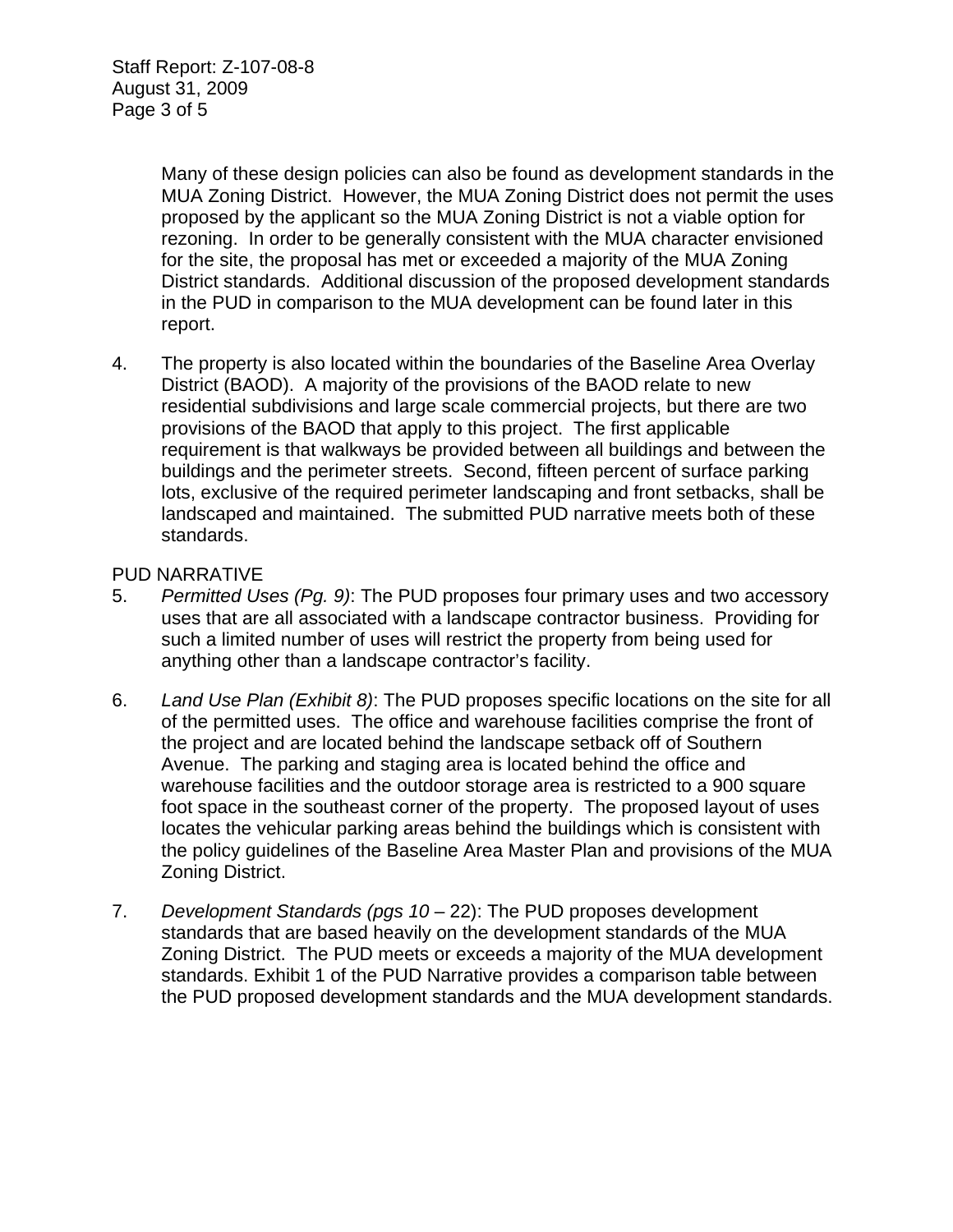The proposed *landscaped setbacks* of the PUD exceed those of the MUA Zoning District in both depth of the setback area and quantity of landscaping provided. The PUD also requires use of the MUA plant list within the setbacks. The setback will play a major role in screening the uses and establishing an agrarian character for the site.

- 8. *Design Guidelines (pgs 23 28)*: The PUD's design guidelines are again taken from the MUA Zoning District design guidelines for commercial development. One of the major differences is that the PUD makes all the design guidelines actual requirements while in the MUA Zoning District some guidelines are presumptions that can be overcome by other options.
- 9. *Phasing Plan (pg 33)*: The PUD proposes two development phases. The first phase will include dust proofing of the property, construction of the decorative masonry wall, and installation of all required landscaping within the setbacks and property interior. The presence of the office building will significantly contribute to the agrarian character of the site. To ensure the office building is constructed in a timely manner, a time stipulation has been included that requires construction of the office building to commence within 24 months of Phoenix City Council approval of the request.

#### **MISCELLANEOUS**

10. Development and use of the site is subject to all applicable codes and ordinances. Zoning approval does not negate other ordinance requirements. Other formal actions such as, but not limited to, zoning adjustments and abandonments may be required.

### **Findings**

- 1. The proposal is consistent with the MUA character envisioned for the site in the General Plan and Baseline Area Master Plan.
- 2. The proposed screening requirements and limited number of permitted uses will promote long-term compatibility of the project with the surrounding properties.

### **Stipulations**

- 1. That development shall be in conformance with the following exhibits as found in the City Council adopted PUD development narrative:
	- a. Site Plan (exhibit #9)
	- b. Building Elevations; Sign Plan; Wall Elevations (exhibit #10)
	- c. Landscape Plan (exhibit #11).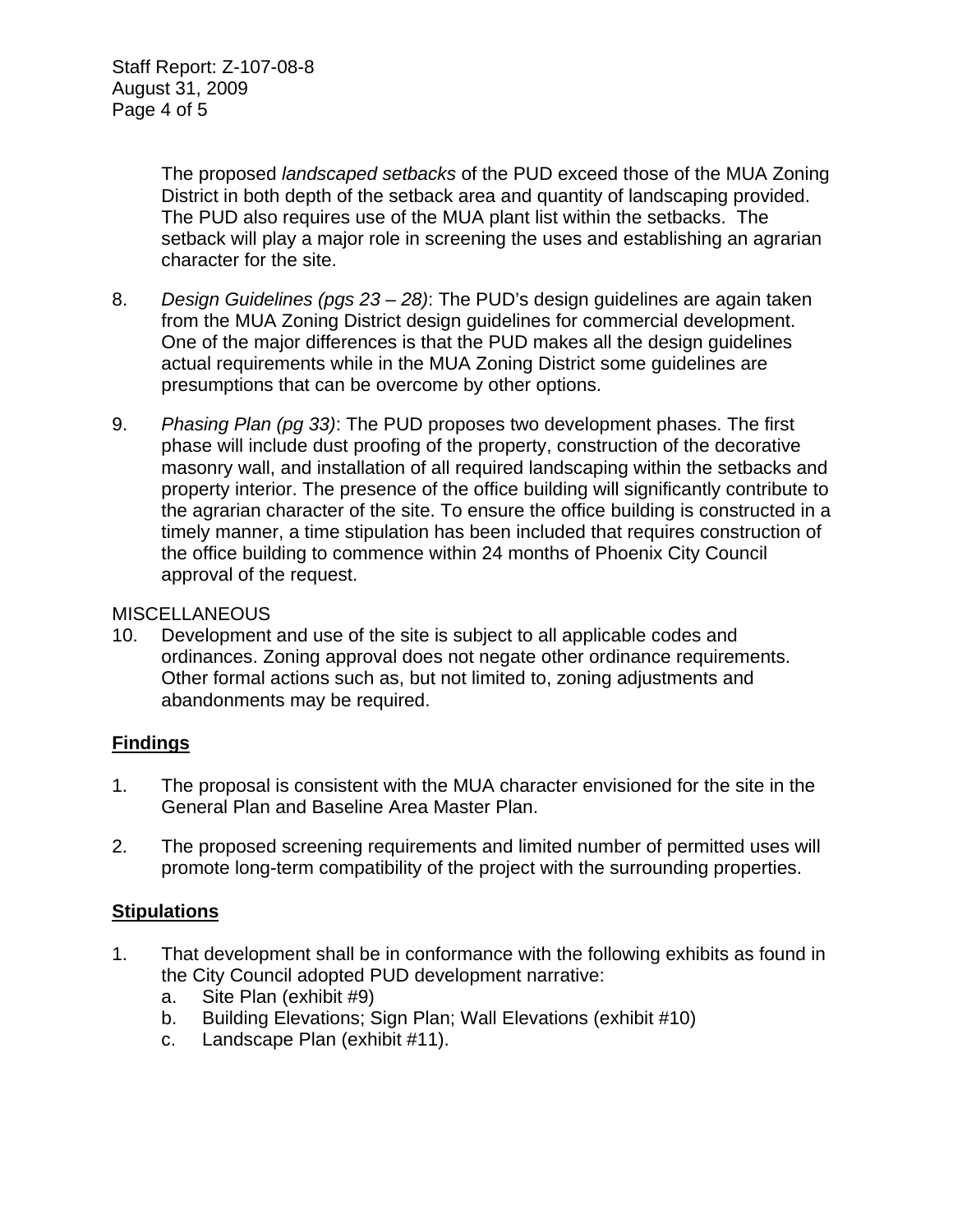- 2. That the approval shall be conditioned upon development commencing within 24 months of the City Council approval of this change of zoning in accordance with Section 506.B.1 of the Phoenix Zoning Ordinance. (For purposes of this stipulation, development shall commence with the issuance of building permits and erection of building walls on site).
- 3. That a ten-foot wide easement for a sidewalk and landscaping shall be dedicated for the south half of Southern Avenue, as modified or approved by the Development Services Department.
- 4. That right-of-way totaling 25 feet shall be dedicated for the north half of Lynne Lane as approved by the Development Services Department.
- 5. That at 15 foot right-of-way triangle shall be dedicated at the northeast corner of 26th Street and Lynne Lane, as approved by the Development Services Department.
- 6. That the developer shall construct all streets within and adjacent to the development with paving, curb, gutter, sidewalk, curb ramps, streetlights, landscaping and other incidentals as per plans approved by the Development Services Department. All improvements shall comply with all ADA accessibility standards.

### **Writer**

J. Bednarek 7/25/09

#### **Attachments**

Attachment A: Sketch Map Attachment B: Aerial Attachment C: PUD Narrative Date Stamped August 24, 2009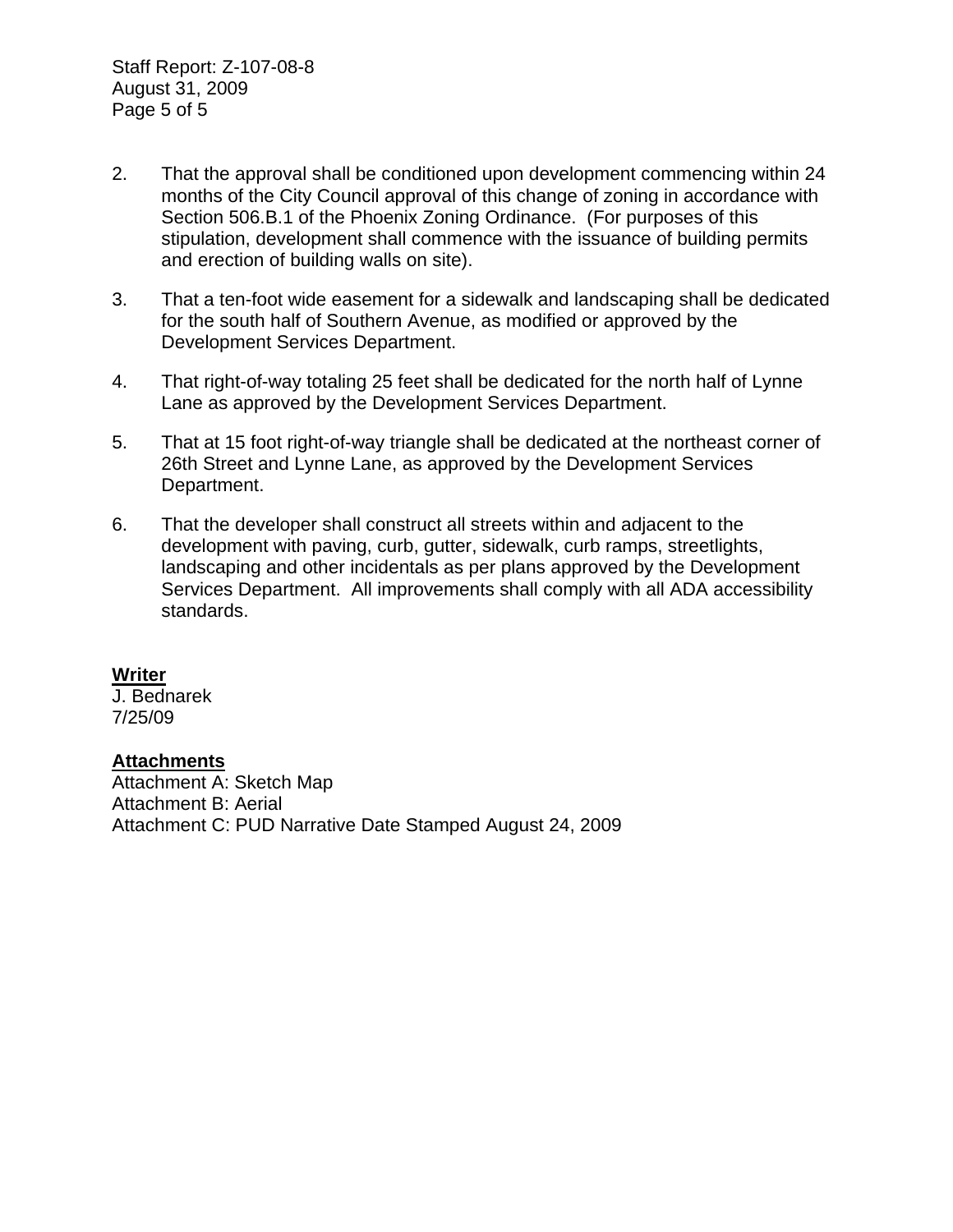

<sup>(</sup>N:\IS\_Team\Core\_Functions\Zoning\sketch\_maps\2008\Dec\Z-107-08.mxd) 12/17/2008